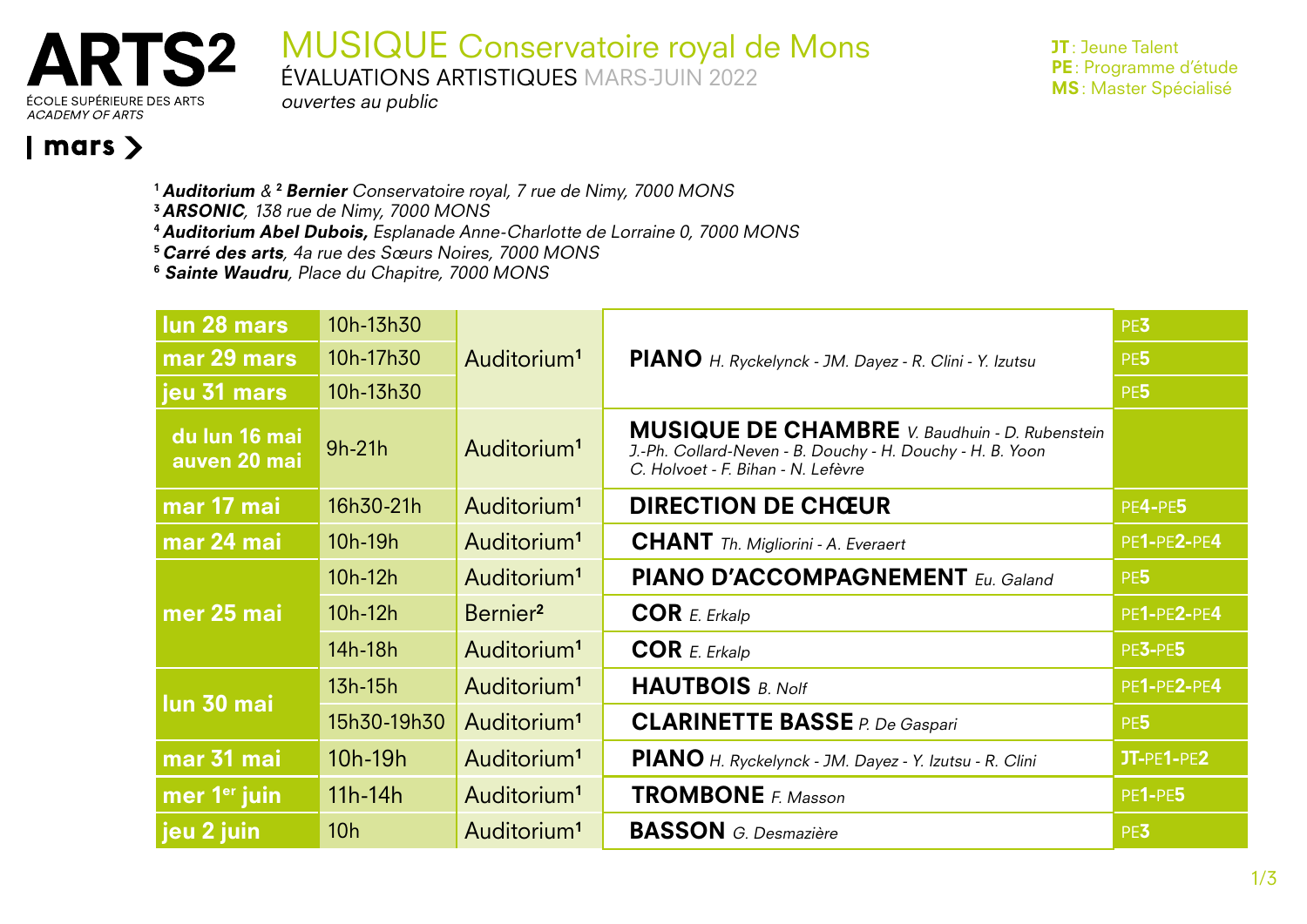JT: Jeune Talent PE: Programme d'étude MS: Master Spécialisé

|                       | mar 7 juin  | 10h-19h     | Auditorium <sup>1</sup>     | PIANO H. Ryckelynck - JM. Dayez - R. Clini                                   | PE4             |
|-----------------------|-------------|-------------|-----------------------------|------------------------------------------------------------------------------|-----------------|
|                       |             | 11h-13h     | Bernier <sup>2</sup>        | <b>VIOLON</b> $E.$ Lawson                                                    | PE1-PE4         |
|                       | mer 8 juin  | 9h30-13h    | Arsonic <sup>3</sup>        | <b>CLARINETTE</b> R. Van Spaendonck                                          | PE3-PE5         |
|                       |             | 14h-19h     | Bernier <sup>2</sup>        | <b>CLARINETTE</b> R. Van Spaendonck                                          | PE1-PE2-PE4     |
|                       |             | 9h30-19h30  | Auditorium <sup>1</sup>     | VIOLON W. Aerts - K. Nikolova - D. Rubenstein                                | PE1-PE2-PE4     |
|                       | jeu 9 juin  | 9h30-19h    | Arsonic <sup>3</sup>        | VIOLONCELLE D. Cohen - H. B. Yoon                                            | $PE3-PE5 + MS$  |
|                       |             | 14h30-16h30 | Auditorium <sup>1</sup>     | <b>ÉCRITURES CLASSIQUES</b> Th. Foguenne                                     | PE4-PE5         |
|                       | ven 10 juin | 9h-18h      | Auditorium <sup>1</sup>     | VIOLONCELLE D. Cohen - H. B. Yoon                                            | PE1-PE2-PE4     |
|                       |             | 9h30-19h    | Arsonic <sup>3</sup>        | <b>VIOLON</b> CONCERTO<br>K. Nikolova - D. Rubenstein - E. Lawson - W. Aerts | $PE3-PE5 + MS$  |
|                       | mar 14 juin | 17h30-21h   | Auditorium <sup>1</sup>     | ALTO M. Sabbah - D. Rubenstein                                               | PE1-PE2-PE4     |
|                       | mer 15 juin | 9h-10h      | Auditorium <sup>1</sup>     | FLÛTE M. Grauwels - J. Prévot                                                | PE3             |
| <b>SNOW 000Z</b>      |             | 10h-14h     | Auditorium <sup>1</sup>     | FLÛTE M. Grauwels - J. Prévot                                                | PE1-PE2-PE4     |
|                       |             | 17h30-18h30 | Auditorium <sup>1</sup>     | ALTO M. Sabbah - D. Rubenstein                                               | PE1-PE2-PE4     |
|                       |             | 19h-20h     | Auditorium <sup>1</sup>     | ALTO M. Sabbah - D. Rubenstein                                               | PE <sub>5</sub> |
| Chapitre,             | jeu 16 juin | 10h-14h     | Arsonic <sup>3</sup>        | <b>GUITARE</b> M. Rischette - V. Dubès                                       | $PE3-PE5 + MS$  |
| Ju                    |             | 9h-15h      | Auditorium <sup>1</sup>     | <b>SAXOPHONE</b> G. Vero                                                     | PE1-PE2-PE4     |
| Place                 |             | 17h-18h30   | Arsonic <sup>3</sup>        | <b>SAXOPHONE</b> G. Vero                                                     | $PE5 + MS$      |
|                       |             | 14h30-16h30 | Arsonic <sup>3</sup>        | <b>CONTREBASSE</b> Ph. Cormann                                               | $PE3-PE5 + MS$  |
| <b>Sainte Waudru,</b> |             | 17h30-20h30 | Auditorium <sup>1</sup>     | <b>CONTREBASSE</b> Ph. Cormann                                               | PE1-PE2-PE4     |
|                       | ven 17 juin | 10h-19h     | Arsonic <sup>3</sup>        | FLÛTE M. Grauwels - J. Prévot                                                | $PE5 + MS$      |
|                       |             | 14h         | Carré des arts <sup>5</sup> | <b>COMPOSITION, MUSIQUES APPLIQUÉES</b><br>D. Pousseur                       | PE1-PE2-PE4     |

1 **Auditorium** & <sup>2</sup> Bernier Conservatoire royal, 7 rue de Nimy, 7000 MONS<br><sup>3</sup> ARSONIC, 138 rue de Nimy, 7000 MONS<br>4 **Auditorium Abel Dubois,** Esplanade Anne-Charlotte de Lorraine 0, 7000 MONS<br><sup>5</sup> **Sainte Waudru**, Place du Auditorium & 2 Bernier Conservatoire royal, 7 rue de Nimy, 7000 MONS <sup>3</sup> ARSONIC, 138 rue de Nimy, 7000 MONS

4 Auditorium Abel Dubois, Esplanade Anne-Charlotte de Lorraine 0, 7000 MONS

5 **Carré des arts**, 4a rue des Sœurs Noires, 7000 MONS<br>6 Seinte Maudun, Disco du Chapitus 7000 MONS